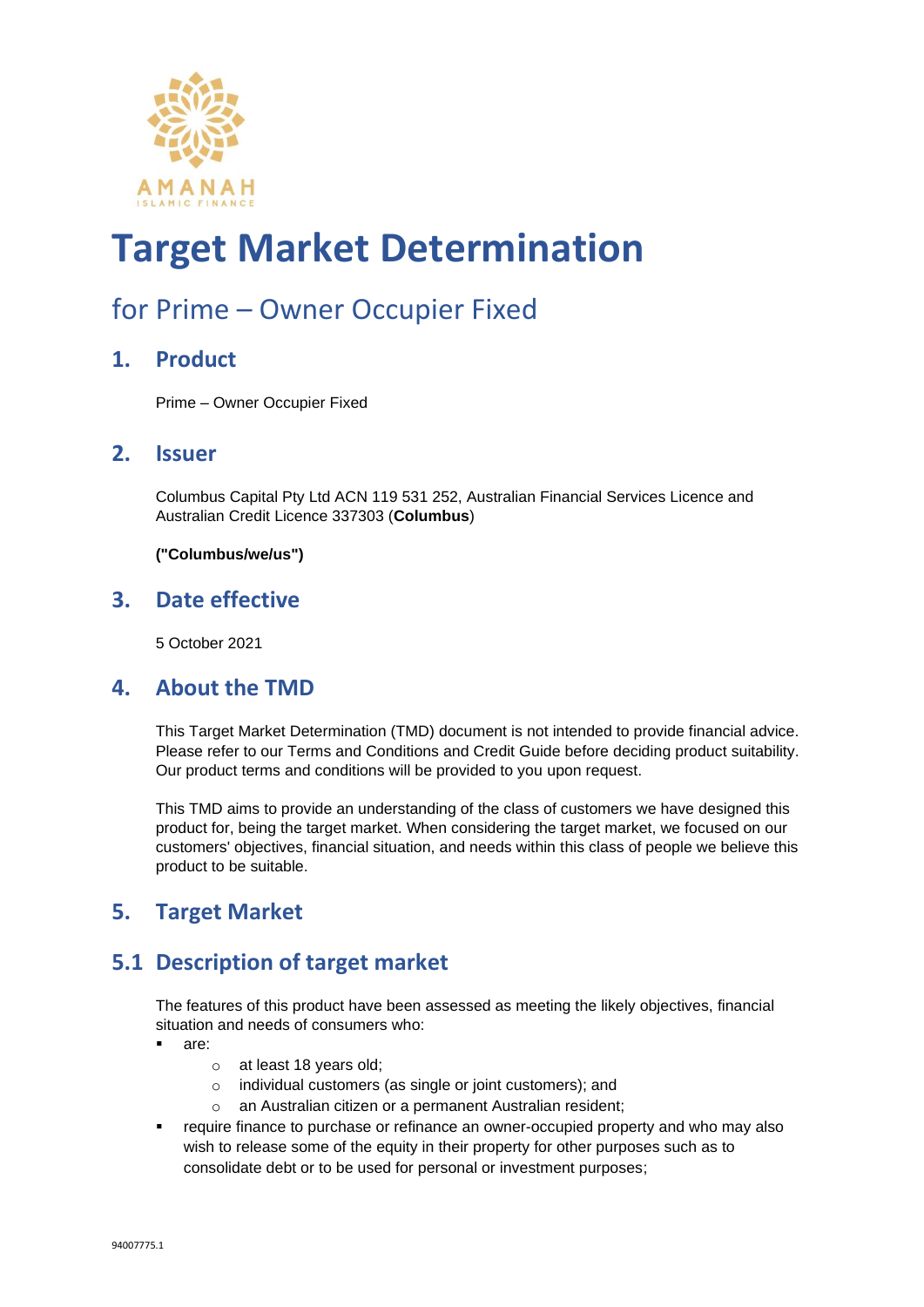

### for Prime – Owner Occupier Fixed

- require the certainty of a fixed rental rate;
- are able to make up to \$20k of extra payments without penalty; and
- want the option of either principal and rent or rent only payments.
- satisfy our eligibility criteria;
- requires Sharia compliant facility

The product meets the likely objectives, financial situation and needs of consumers in the target market because it provides them with the certainty of a fixed rate for an initial period of time, allows them to deposit funds into an offset account and/or make additional payments directly into the finance to reduce the amount of rent payable up to \$20k additional per annum whilst maintaining the ability to draw on surplus funds when required. This product also allows consumers to select rent only or principal and rent payments in order to reduce their overall debt and build equity.

#### **5.2 Classes of consumers for who the product may not be suitable**

This product may not be suitable for consumers who:

- do not meet the eligibility requirements;
- are looking to purchase or refinance a residential investment property;
- are looking to construct a property; or
- require the ability to provide alternative methods of income verification.

#### **5.3 Description of the Product, including key attributes**

- Fixed rental rate;
- Payment options:
	- o principle and rent; or
	- o rent only
- Able to make up to \$20k of extra payments without penalty
- Minimum finance size: \$50,000
- Maximum Finance Size: \$2,000,000 (subject to LVR and postcode policy)
- Maximum LVR:
	- o 80% for Inner-City postcodes
	- o 90% for Regional postcodes
	- o 90% for Metro and Non-Metro postcodes
- Application fee may be payable
- Settlement fee may be payable
- Valuation fee may be payable
- Ongoing fee may be payable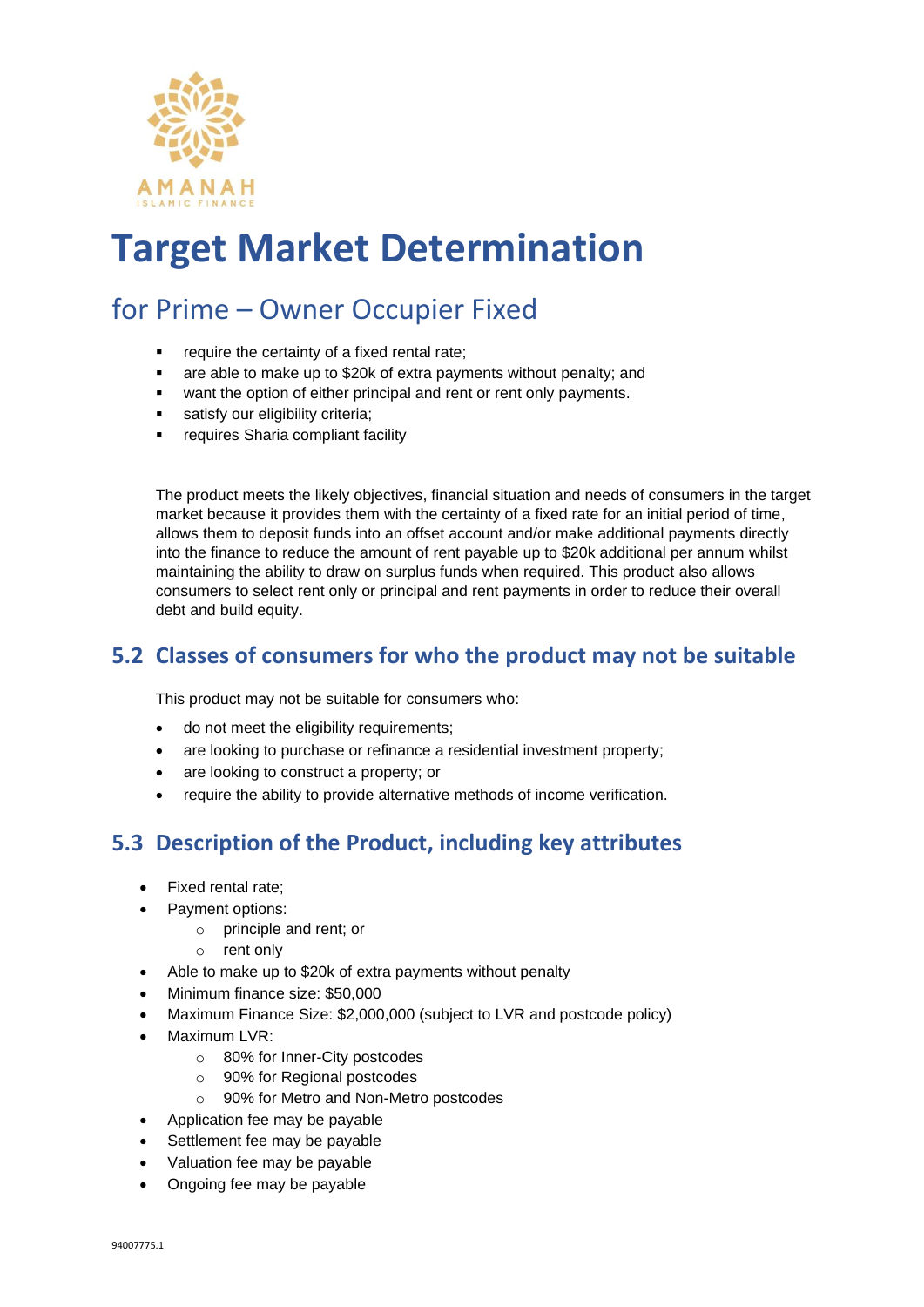

### for Prime – Owner Occupier Fixed

#### **6. Distribution Conditions/ Restrictions**

The following distribution channels and conditions have been assessed as being appropriate to direct the distribution of the product to the target market:

- **Direct** 
	- **Online**
	- By phone
	- In person (e.g. branch, agency, or premises visit)
- Third party Accredited mortgage brokers subject to Best Interests Duty (BID)

The distribution channels and conditions are appropriate because:

- the product has a wide target market;
- our staff have the necessary training, knowledge and accreditation (if required) to assess whether the consumer is within the target market. All of our staff must continually satisfy annual compliance reviews.
- we rely on existing distributors, methods, controls and supervision already in place;
- our approval system has checks and controls in place to flag applicants who may be outside the target market; and
- accredited mortgage brokers are subject to a higher duty under BID to ensure that the product is in the best interests of the particular consumer.

#### **7. TMD Reviews**

We will review this TMD as follows: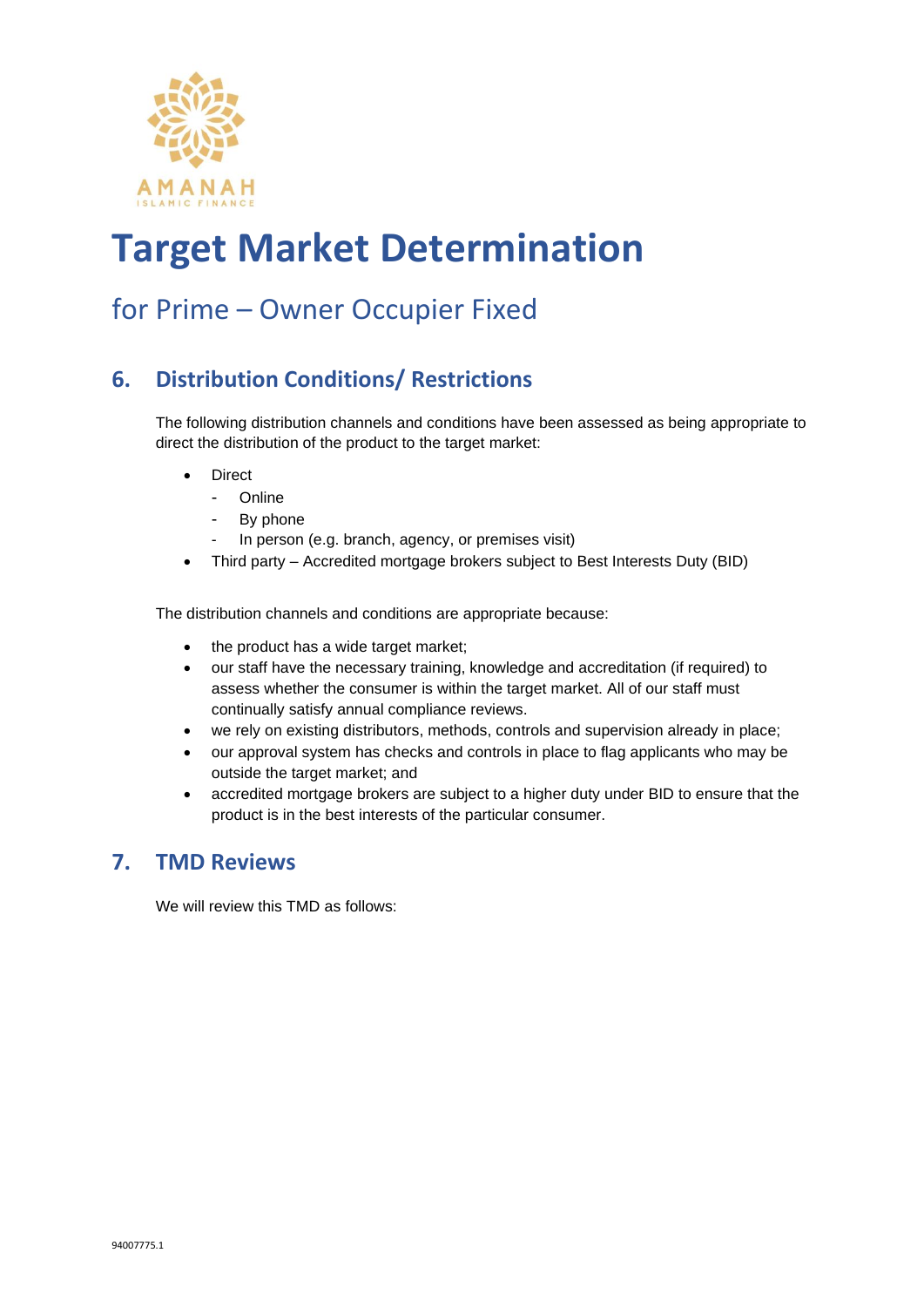

### for Prime – Owner Occupier Fixed

| Initial review  | Within 12 months of the date of this TMD                                                                                                                                                                                                                                                                                                                                                                                                                                                                                                                                                                     |
|-----------------|--------------------------------------------------------------------------------------------------------------------------------------------------------------------------------------------------------------------------------------------------------------------------------------------------------------------------------------------------------------------------------------------------------------------------------------------------------------------------------------------------------------------------------------------------------------------------------------------------------------|
| Periodic review | Each year on the anniversary of this TMD.                                                                                                                                                                                                                                                                                                                                                                                                                                                                                                                                                                    |
| Review triggers | Specific events will prompt Columbus to review this TMD, which<br>includes:<br>A significant dealing of the product to consumers outside the<br>target market occurs;<br>A significant number of complaints are received from<br>۰<br>customers in relation to the product;<br>A significant number of defaults occur;<br>A significant breach has occurred in connection with the<br>٠<br>issuing and distribution of this product; and<br>A significant number of late payments are being recorded;<br>٠<br>A material change is made to this product.<br>Unexpected early stage arrears are detected<br>۰ |

If a review trigger occurs, we will complete a review of the TMD within ten business days. Meanwhile, we will cease to offer this product to our customers until our TMD review concludes and any necessary changes to the product or TMD, including distribution methods, are made.

#### **8. Monitoring and reporting of this TMD**

The following data must be provided to us by any person who engages in retail product distribution conduct in relation to this product:

| <b>Type of information</b> | <b>Description</b>                                                                                                                                  | <b>Reporting period</b>                                                                    |
|----------------------------|-----------------------------------------------------------------------------------------------------------------------------------------------------|--------------------------------------------------------------------------------------------|
| <b>Specific Complaints</b> | Details of the complaint, including<br>name and contact details of<br>complainant and substance of the<br>complaint.                                | As soon as practicable and within<br>10 business days of receipt of<br>complaint.          |
| Complaints                 | Number of complaints                                                                                                                                | Every 6 months                                                                             |
| Significant dealing(s)     | Date or date range of the<br>significant dealing(s) and<br>description of the significant<br>dealing (eg, why it is not<br>consistent with the TMD) | As soon as practicable, and in<br>any case within 10 business days<br>after becoming aware |